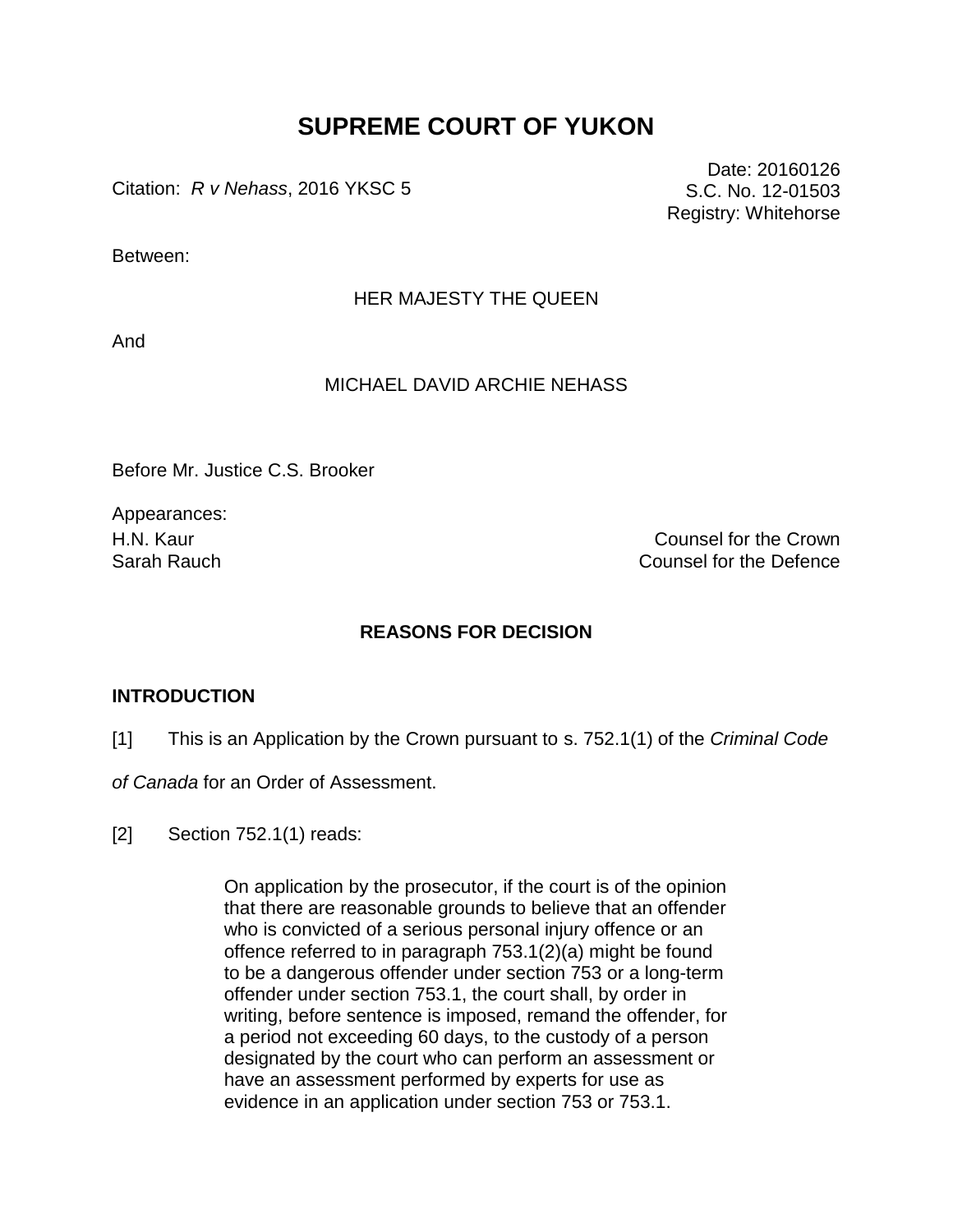[3] The section refers to the Court deciding that the offender might be found to be a dangerous offender under s. 753 or a long-term offender under s. 753.1.

[4] In May of 2015 the offender was found guilty by a jury of three counts, including forcible confinement and assault with a weapon. Prior to the Court sentencing the offender for these crimes, the Crown brought the present application.

[5] The offender, who is now represented by counsel, has brought a *Charter* application. In it, he seeks as one of his remedies, a judicial stay of all proceedings under this Indictment.

[6] At the commencement of this application, Ms. Rauch, the offender's counsel, sought an adjournment. She wished to have the Crown provide additional information and proof of facts surrounding the offender's record. As I understood her argument, she also wanted to argue the constitutional *Charter* issues in advance of this application.

[7] I declined the request for an adjournment and also indicated that this application should be heard before the offender's lengthy *Charter* application.

[8] In my opinion, an application under s. 752.1(1) is intended to be a summary procedural step. Its purpose is to obtain expert evidence to assist the Crown in deciding whether or not to proceed with either a dangerous offender application or a long-term offender application. According to the authorities, the threshold is low. For example, "Is the prospect of the offender being found to be a dangerous or long-term offender within the realm of possibility or beyond it?" See *R v Fulton*, 2006 SKCA 115 at para. 21.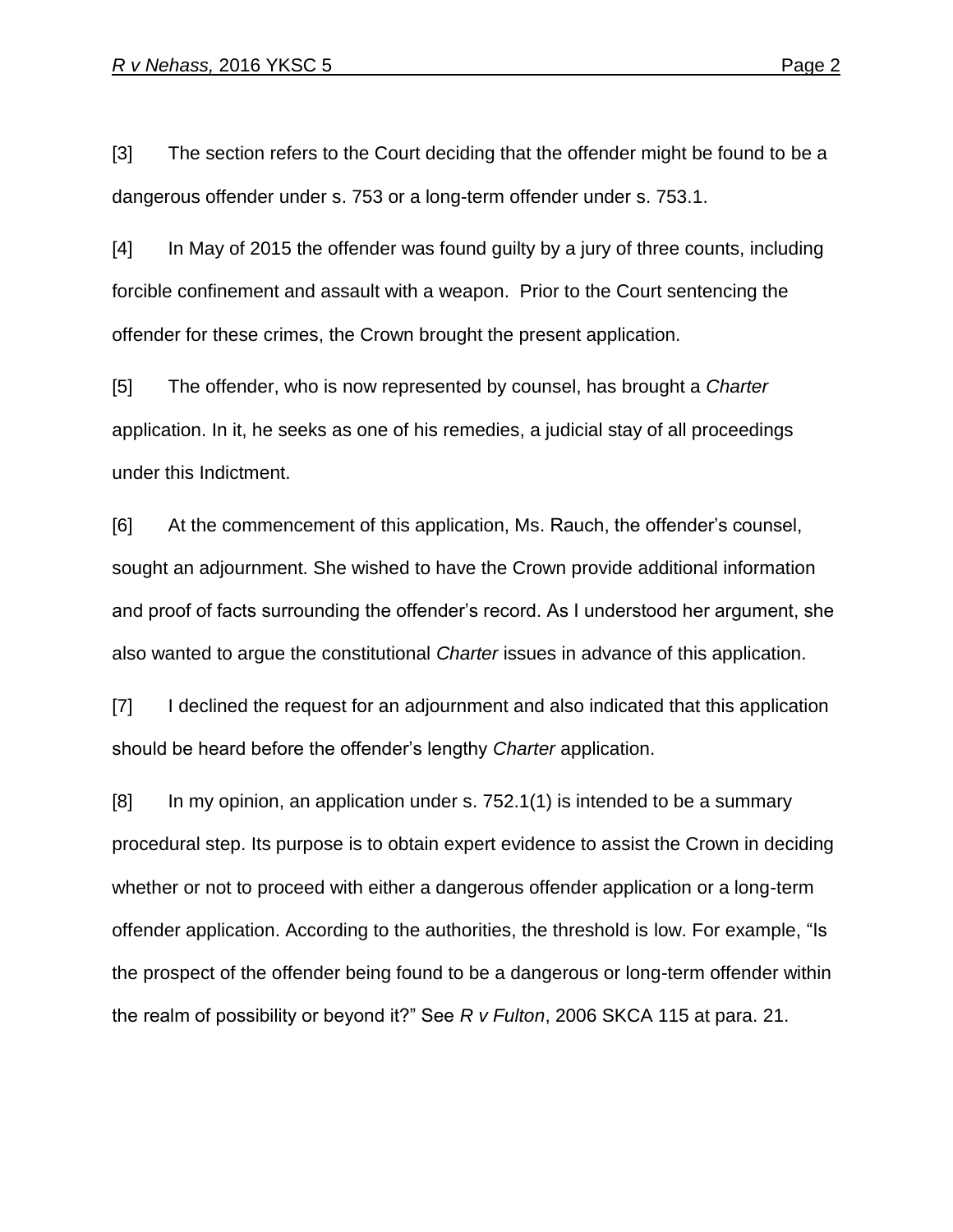[9] In my view, therefore, engaging in a lengthy and drawn out evidentiary investigation would be counterproductive, adding unnecessary expense and delay to a summary procedure. Since the application is a procedural step as part of the sentencing process in this case, affidavits containing hearsay evidence are acceptable. See *R. v. Jones* [1994] 2 S.C.R. 229 at para.127.

[10] The Crown argues that the offender might be found to be a dangerous offender under s. 753(1.1) or s. 753(1)(a)(i) or s. 753(a)(ii). Alternatively, he might be found to be a long-term offender under S. 753.1(1)(b)(i).

[11] The offender, relying on *R v. Hill* 2012 ONSC 5050, argues that rebuttable presumption that places an onus on the offender in s. 753(1.1) offends the *Charter*. Further, the presumption does not apply because the offender was not in fact sentenced by Judge Ruddy to more than two years – rather it was two years less a day – and in any event, relying on *R v Pike*, 2010 BCCA 401, the Crown has not proven on even the low threshold test, that the offender might be found to be a dangerous or long-term offender.

# **SECTION 753(1.1) PRESUMPTION**

[12] Section 753(1.1) states:

If the court is satisfied that the offence for which the offender is convicted is a primary designated offence for which it would be appropriate to impose a sentence of imprisonment of two years or more and that the offender was convicted previously at least twice of a primary designated offence and was sentenced to at least two years imprisonment for each of those convictions, the conditions in paragraph (1)(a) or (b), as the case may be, are presumed to have been met unless the contrary is proved on a balance of probabilities.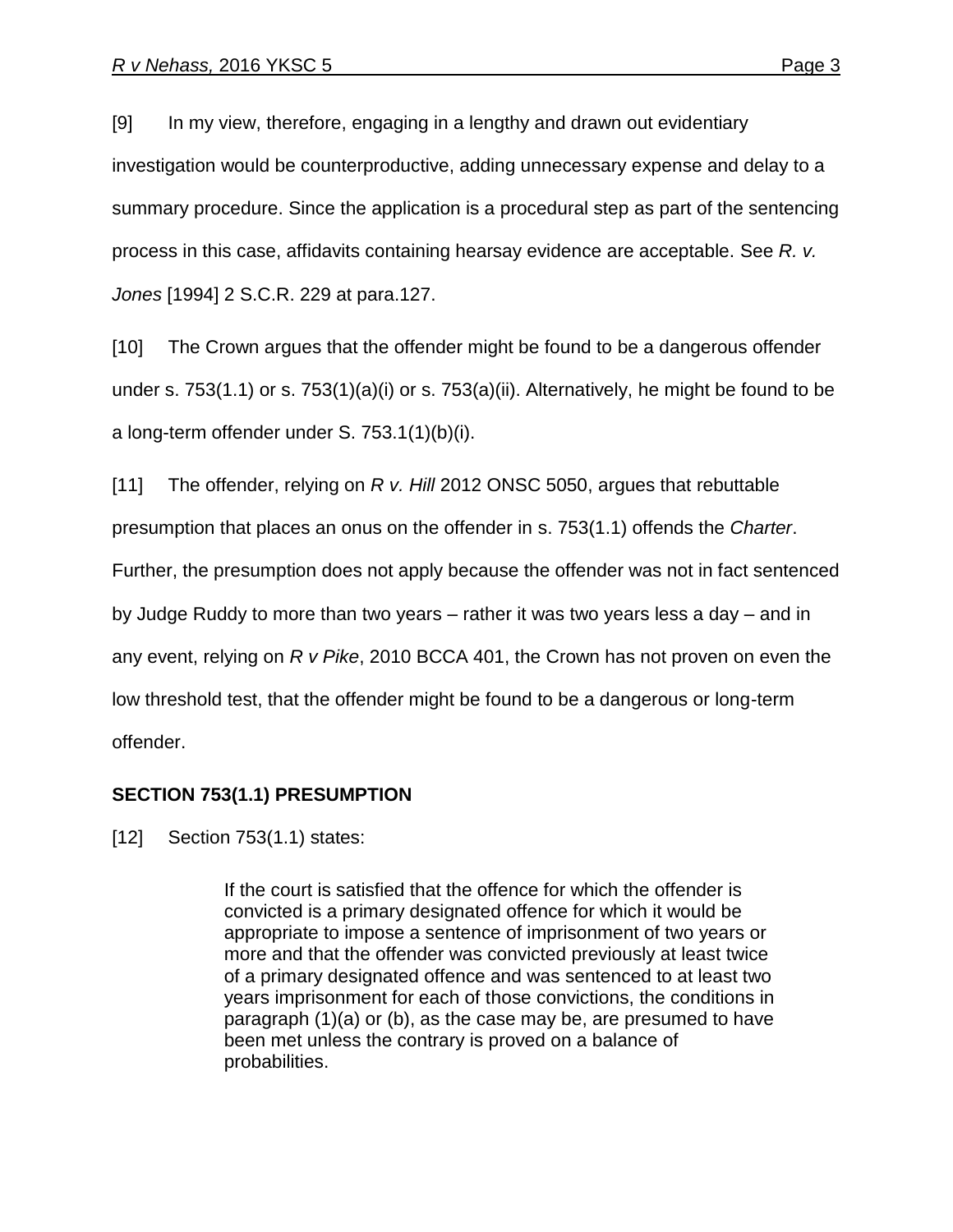[13] Here, Mr. Nehass according to his record, which is exhibited in these proceedings, was convicted in December, 2003 of aggravated assault for which he was sentenced to 33 months imprisonment. Aggravated assault is specified a "primary designated offence" under s. 752 of the *Criminal Code*.

[14] In June 2010 Mr. Nehass was again convicted of aggravated assault. The dispute is, however, whether his sentence was two years less a day (as set out in the original CPIC record) or three years jail (as stated in the corrected supplementary criminal record).

[15] At the hearing at this application the Crown produced the oral reasons from the sentencing of Mr. Nehass by Judge Ruddy in June of 2010. Also, at the insistence of Mr. Nehass, the actual recording of Judge Ruddy's passing of sentence was played and marked as an exhibit. From the recording, as well as the transcribed Reasons, it is clear that the sentence passed by Judge Ruddy for this crime was three years in jail. However, she then gave Mr. Nehass credit of one year for pre-trial custody with the result that the time remaining to be served was two years. She then reduced it by one day so that he could serve his remaining time in a territorial facility.

[16] She said in her Reasons at para. 12:

I conclude that Mr. Nehass' sentence should be reduced by credit for 12 months in pre-trial custody.

[17] And at para. 23:

At the end of the day, I simply cannot reduce what I believe would otherwise be an appropriate sentence of four years to that suggested by defence counsel. However, I am satisfied that there is sufficient justification to reduce the sentence to one of three years,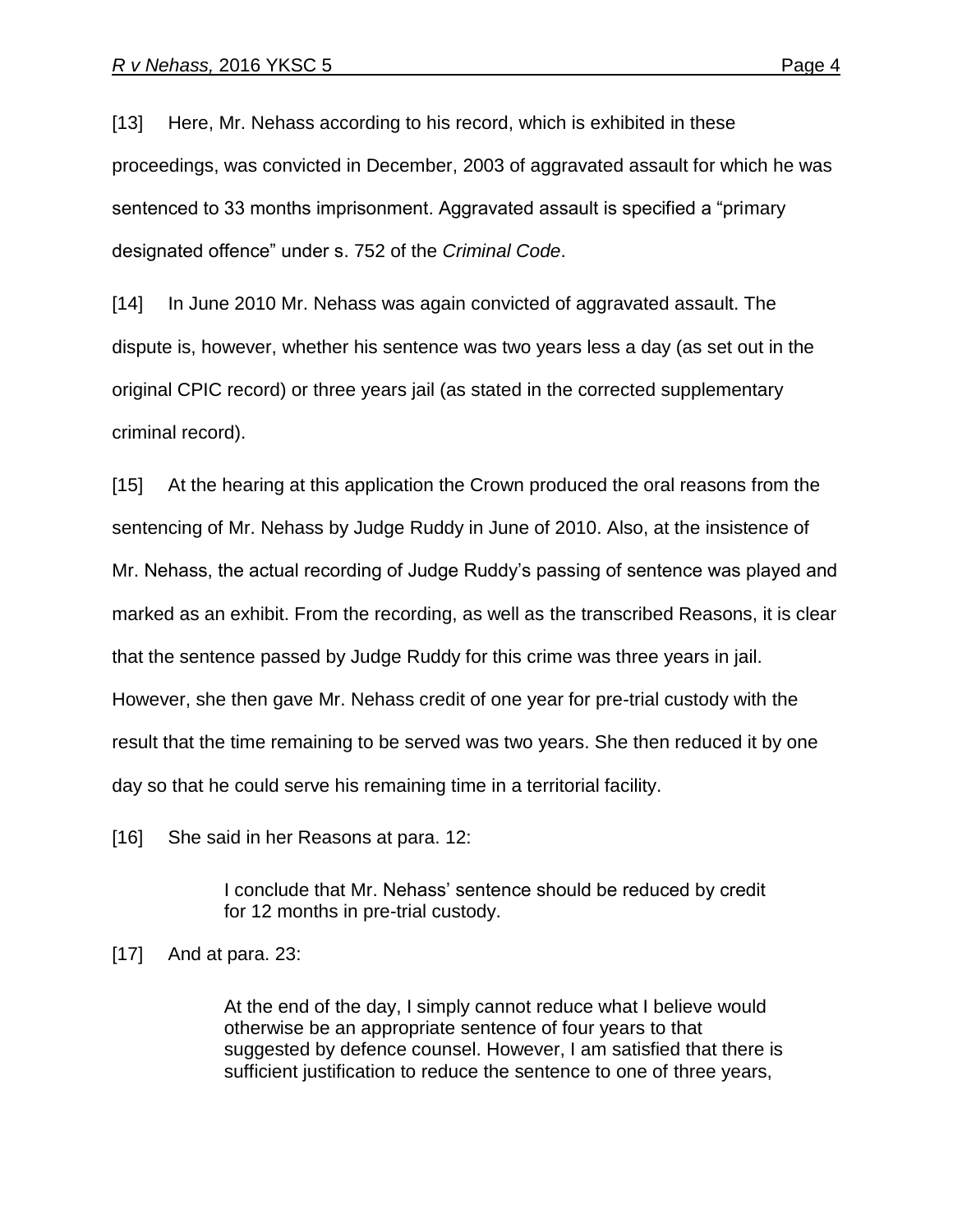which, after credit for time spent in pre-trial custody, would allow Mr. Nehass to remain within the Yukon.

[18] Although Judge Ruddy said at para. 25: "Accordingly, there will be a sentence of two years less a day for aggravated assault ...", that was simply the net time remaining to be served after giving credit for pre-trial custody.

[19] The actual sentence imposed on Mr. Nehass for that offence was three years imprisonment. Not only is this consistent with what was written and spoken at the time of sentencing, it is consistent with sentencing principles – Mr. Nehass had already, on a previous conviction for aggravated assault, been sentenced to 33 months.

[20] Interestingly, in *R v Hill, supra*, the Court had occasion to consider whether a sentence imposed of two years less a day after giving credit for pre-trial custody, was equivalent to a sentence of two years 11 months for the purposes of considering s. 753(1.1). The Court held that it was.

[21] Ms. Rauch refers to *Hill* to support her proposition that the s. 753(1.1) presumption infringes s. 7 of the *Charter* and cannot be saved by s. 1 of the *Charter*. Whether or not *Hill* would be followed in this jurisdiction remains to be seen. I need not decide that at this point; it might; it might not; for the purposes of this application it is an open question. The question I must decide is whether or not the presumption might be applied so that the offender might be found to be a dangerous or long-term offender.

[22] I find here that the test is satisfied here under s.753(1.1) and I would therefore grant the Crown application for an assessment on that basis.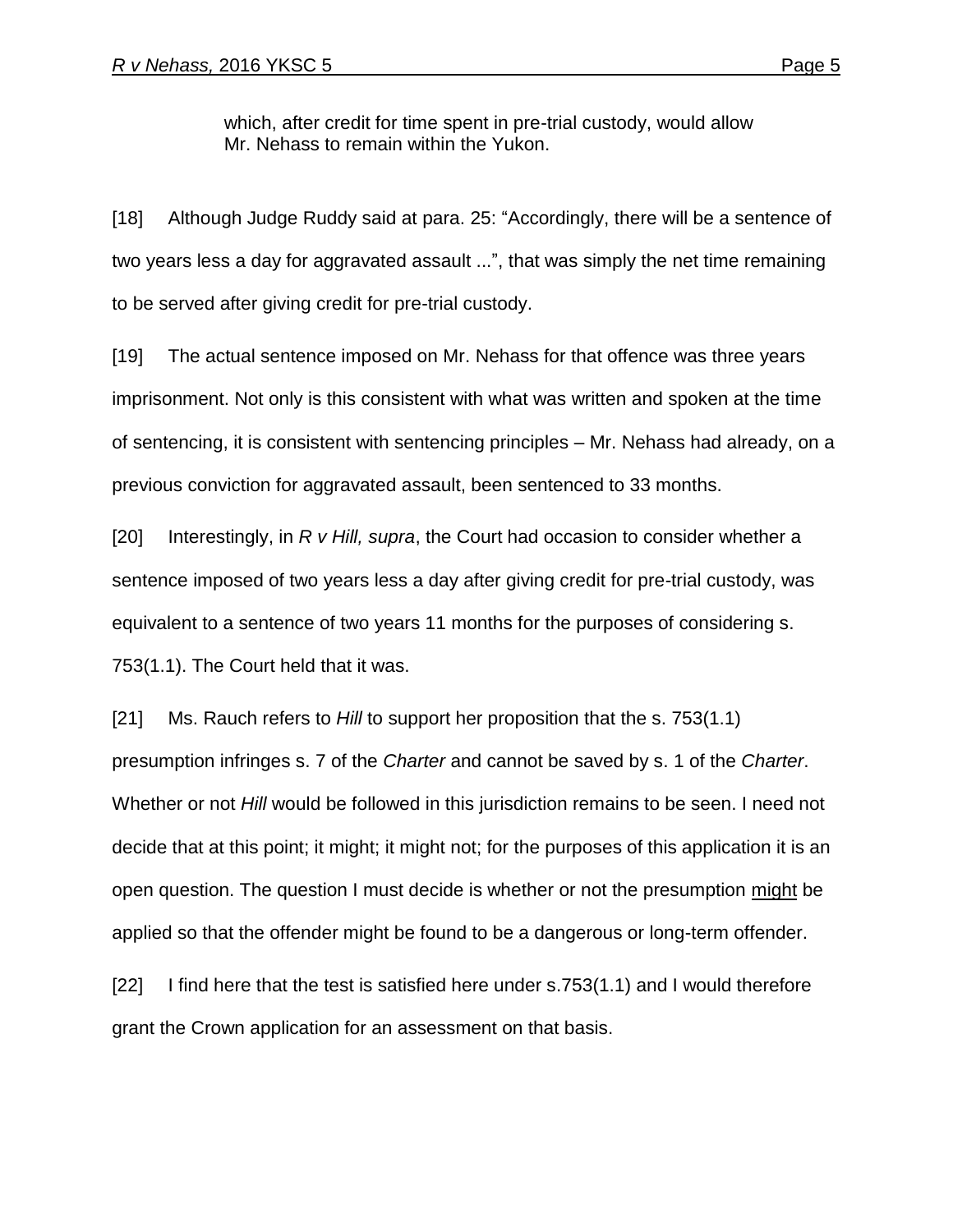# **IGNORING THE PRESUMPTION**

[23] Even ignoring the presumption under s.753(1.1), the evidence in this case

persuades me that Mr. Nehass might be found to be a dangerous offender or a long-

term offender under s.753(1)(a) or s. 753.1

[24] Section 753(1)(a) states:

On application made under this Part after an assessment report is filed under subsection 752.1(2), the court shall find the offender to be a dangerous offender if it is satisfied

(a) that the offence for which the offender has been convicted is a serious personal injury offence described in paragraph (a) of the definition of that expression in section 752 and the offender constitutes a threat to the life, safety or physical or ;mental well-being of other persons on the basis of evidence establishing

> (i) a pattern of repetitive behaviour by the offender, of which the offence for which he or she has been convicted forms a part, showing a failure to restrain his or her behaviour and a likelihood of causing death or injury to other persons, or inflicting severe psychological damage on other persons, through failure in the future to restrain his or her behaviour,

(ii) a pattern of persistent aggressive behaviour by the offender, of which the offence for which he or she has been convicted forms a part, showing a substantial degree of indifference on the part of the offender respecting the reasonably foreseeable consequences to other persons of his or her behaviour, or

(iii) any behaviour by the offender, associated with the offence for which he or she has been convicted, that is of such a brutal nature as to compel the conclusion that the offender's behaviour in the future is unlikely to be inhibited by normal standards of behavioural restraint; ...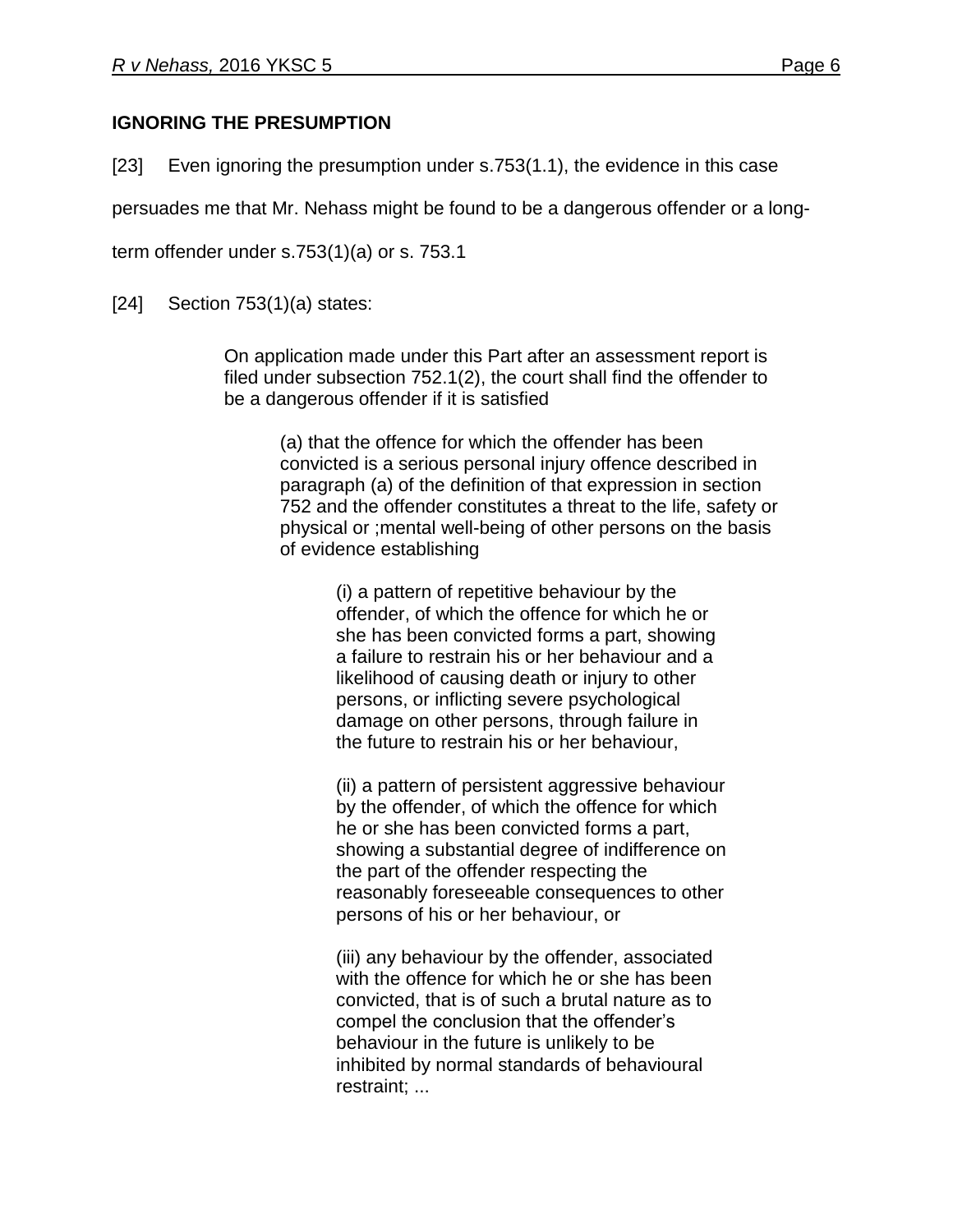[25] Section 753.1(1) states:

The court may, on application made under this Part following the filing of an assessment report under subsection 752.1(2), find an offender to be a long-term offender if it is satisfied that

- (a) it would be appropriate to impose a sentence of imprisonment of two years or more for the offence for which the offender has been convicted;
- (b) there is a substantial risk that the offender will reoffend; and
- (c) there is a reasonable possibility of eventual control of the risk in the community.

[26] The jury found Mr. Nehass guilty of assault with a weapon and also unlawful confinement. Both these offences fall within the definition of "serious personal injury offence" as defined in s.752(a).

[27] I agree with the Crown's submissions that, having regard to the facts in this case

as well as the criminal record of the accused and the affidavit evidence of Jean

Plenderleith, Mr. Nehass might be found to be a dangerous offender under

s.753(1)(a)(i) or (ii).

[28] Similarly, having regard to the aforesaid evidence, a court might conclude that there may be a reasonable possibility of eventual control of the offender's risk in the community and therefrom it might find that Mr. Nehass meets the necessary criteria to be declared a long-term offender pursuant to s.753.1(1)(b)(i).